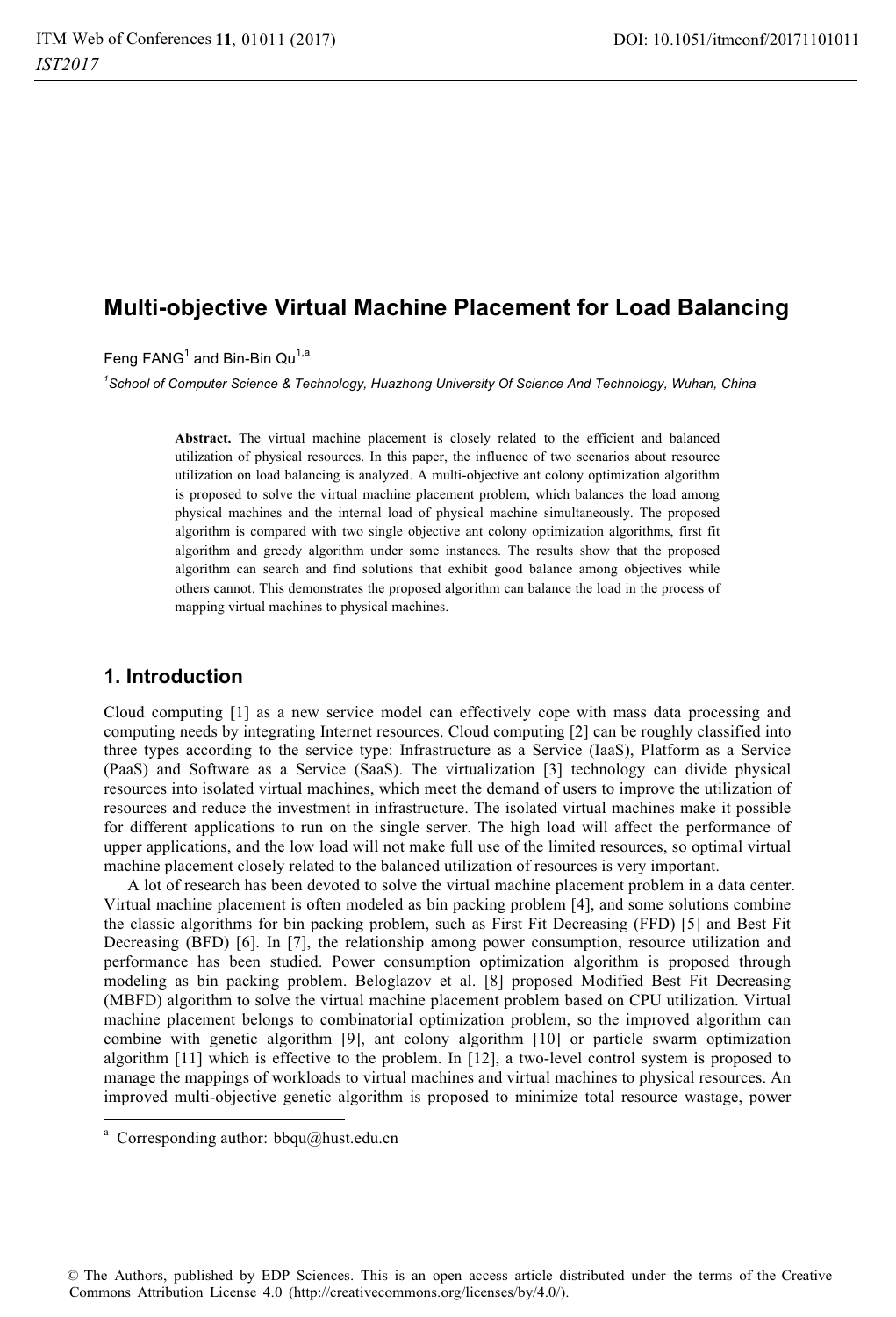consumption and thermal dissipation costs. In [13], a prototype virtual machine packing optimization mechanism on Grivon is implemented. Genetic Algorithm (GA) method is employed to avoid SLA (Service level agreement) violation, reduce number of real nodes in use and reduce virtual machine migrations. Feller et al. [14] proposed Energy-Aware ACO-based Workload Consolidation algorithm minimizing the number of physical machines required. In [15], a multi-objective ant colony system algorithm for virtual machine placement in cloud computing is proposed to minimize resource wastage and power consumption. In [16], to reduce energy consumption in cloud data center, an energy efficient virtual machine allocation algorithm is proposed based on a proposed energy efficient multi-resource allocation model and the particle swarm optimization (PSO) algorithm.

Most research on virtual machine placement only considers the initial scenario that the resources of physical machines are all idle. In the real scenario, the load of physical machines being dynamic, the virtual machine would be deployed to the physical machine with low load preferentially. Under the condition of a certain number of virtual machine requests, minimizing the number of physical machines to achieve energy efficient goal will also affect the balanced utilization of resources. This paper will study the problem in the general situation, namely the part of physical machine resources is already used. The designed algorithm in this paper is to make the utilization of physical machine resources as balanced as possible, so more needs are met under the condition of limited resources.

This paper is organized as follows. The second part makes a brief introduction on the ant colony optimization algorithm and multi-objective optimization. The third part describes and formulates the virtual machine placement problem. In the fourth part, multi-objective ant colony algorithm for load balancing is proposed in detail to solve the problem. In the fifth part, the proposed algorithm is compared with two single objective ant colony optimization algorithms, first fit algorithm and greedy algorithm to verify the effectiveness of the algorithm. The sixth part is the conclusion of this paper.

### **2 Backgrounds**

#### **2.1 Ant colony optimization algorithm**

Inspired by the collective behavior of real ant colony, Dorigo proposed ant colony optimization algorithm [10] systematically. The mechanism of ant colony optimization algorithm consists of two basic stages: adaptation phase and cooperation stage. In the adaptation phase, each candidate solution according to the accumulated pheromone adjusts the structure itself. On the one hand, the amount of pheromone will be greater if more ants pass through the path, and the probability of the path selected will be larger. On the other hand, the pheromone will evaporate over time. In the collaboration phase, candidate solutions communicate through pheromone to get the desired solution with better performance. The self-organization mechanism of the algorithm does not need to understand every aspect of the problem in detail, so it is effective to solve many combinatorial optimization problems.

#### **2.2 Multi-objective optimization**

Many scientific and engineering problems can be modeled as a multi-objective optimization problem [17] which is different from the single objective optimization problem. Performance improvement of one objective may result in performance degradation of other objectives, so it is very difficult or impossible to optimize multiple objectives simultaneously. The feasible solutions of multi-objective optimization problem form a Pareto [18] set. Generally speaking, the multi-objective optimization problem with *n* decision variables and *m* objective functions can be expressed as follows.

$$
\min \mathbf{y} = f(\mathbf{x}) = [f_1(\mathbf{x}), f_2(\mathbf{x}), \cdots, f_m(\mathbf{x})] \ns.t. \quad g_i(\mathbf{x}) \le 0, \quad i = 1, 2, \cdots, p \n h_j(\mathbf{x}) = 0, \quad j = 1, 2, \cdots, q
$$
\n(1)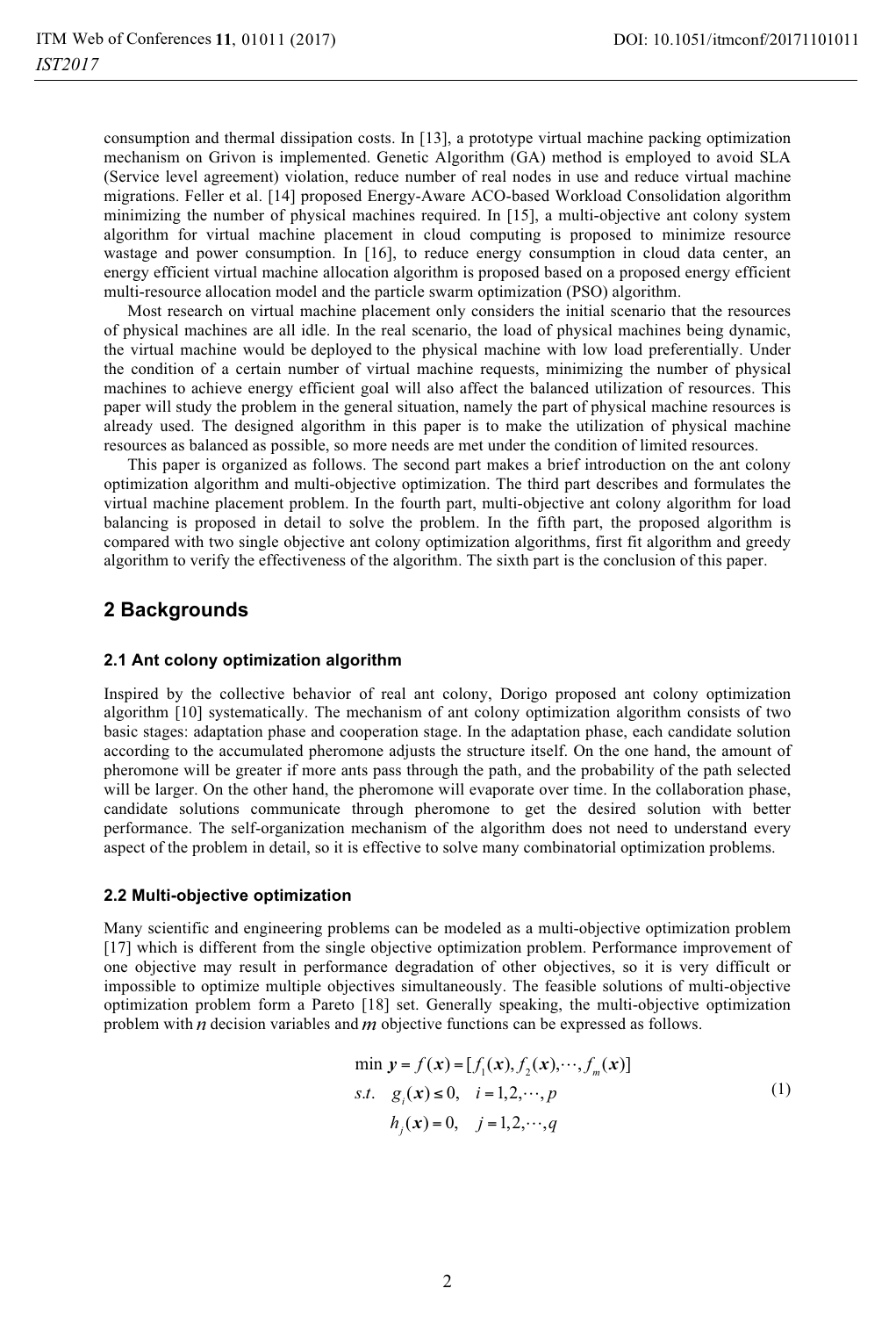In expression (1), the decision vector is  $\mathbf{x} = (x_1, x_2, \dots, x_n) \in X$ , and the objective vector is  $y = (f_1, f_2, \dots, f_m) \in Y$ . *X* is the decision space of decision vector, and *Y* is the objective space of shipping vector,  $\sigma(\omega) \cdot \theta(i-1, 2, \dots)$  defines *n* inequality constraints and *a* equality constraints are objective vector.  $g_i(x) \le 0(i = 1, 2, \dots, p)$  defines *p* inequality constraints, and *q* equality constraints are defined by  $I(x) = 0$  and  $\overline{I(x)}$ . The following concepts [18, 10] is often used defined by  $h_j(x) = 0(j = 1, 2, \dots, q)$ . The following concepts [18, 19] is often used.

Pareto dominance:  $x^0$  dominates  $x^1$  ( $x^0 > x^1$ ), if and only if

$$
f_i(\mathbf{x}^0) \le f_i(\mathbf{x}^1), \quad \forall i \in \{1, 2, \cdots, m\}
$$
  

$$
f_j(\mathbf{x}^0) < f_j(\mathbf{x}^1), \quad \exists j \in \{1, 2, \cdots, m\}
$$

Pareto optimality:  $x^0$  is Pareto optimal if and only if  $\neg \exists x^1 : x^1 \succ x^0$ .

Pareto optimal set: The set of all Pareto optimal solutions is Pareto set  $P = \{x^0 | \neg \exists x^1 : x^1 \succ x^0\}$ .

### **3 Problem description and formulation**

#### **3.1 Problem description**

Considering two scenarios about resource utilization, one scenario is that the utilization of one physical machine is far greater than the utilization of another for a long time, and the virtual machine migration [20] is usually used to balance load for such cases. The number of migrations should be reduced as much as possible because of the high costs. Such result is described as the load imbalance among physical machines. Another scenario is that the utilization of one certain resource is much larger than other resources' in a physical machine. This would lead to the fact that the physical machine cannot satisfy the virtual machine resource requirements, resulting in a waste of resources. Such result is described as internal imbalance load in a physical machine.

The virtual machine placement problem is actually to determine the mapping relationship between virtual machines and physical machines, and the mapping relationship between virtual machines and physical machines is multi-to-one. This paper will study that the multiple virtual machines are placed on a certain number of physical machines in the general situation. The goal is to make the load among physical machines and internal load as balanced as possible to achieve efficient and balanced utilization of physical resources so that more needs are met under the condition of limited resources.

#### **3.2 Problem formulation**

Virtual machine set is defined as  $VM = \{vm_1,vm_2, \dots,vm_M\}$ . Physical machine set is defined as  $PM = \{pm, pm_1, pm_2, \dots, pm_N\}$ . *M* is the number of virtual machines and *N* is the number of physical machines. The types of resources include CPU, memory, storage and bandwidth. The resource request vector of virtual machine  $v m_i$  is defined as  $R_i = (R_i^1, R_i^2, R_i^3, R_i^4)$ . The available resource vector of physical machine  $pm_j$  is defined as  $A_j = (A_j^1, A_j^2, A_j^3, A_j^4)$ . The total resource vector of physical machine  $pm_j$  is defined as  $S_j = (S_j^1, S_j^2, S_j^3, S_j^4)$ . The resource utilization vector of physical machine  $pm_j$  is defined as  $U_j = (U_j^1, U_j^2, U_j^3, U_j^4)$ , where  $U_j^d = (S_j^d - A_j^d) \neq S_j^d$  *(d 1,2,3,4)*.

When all virtual machines are placed on a certain number of physical machines, the resource utilization of each physical machine forms a matrix defined as  $U_{N \times 4} = (U_1, U_2, \dots, U_N)^T$ . The average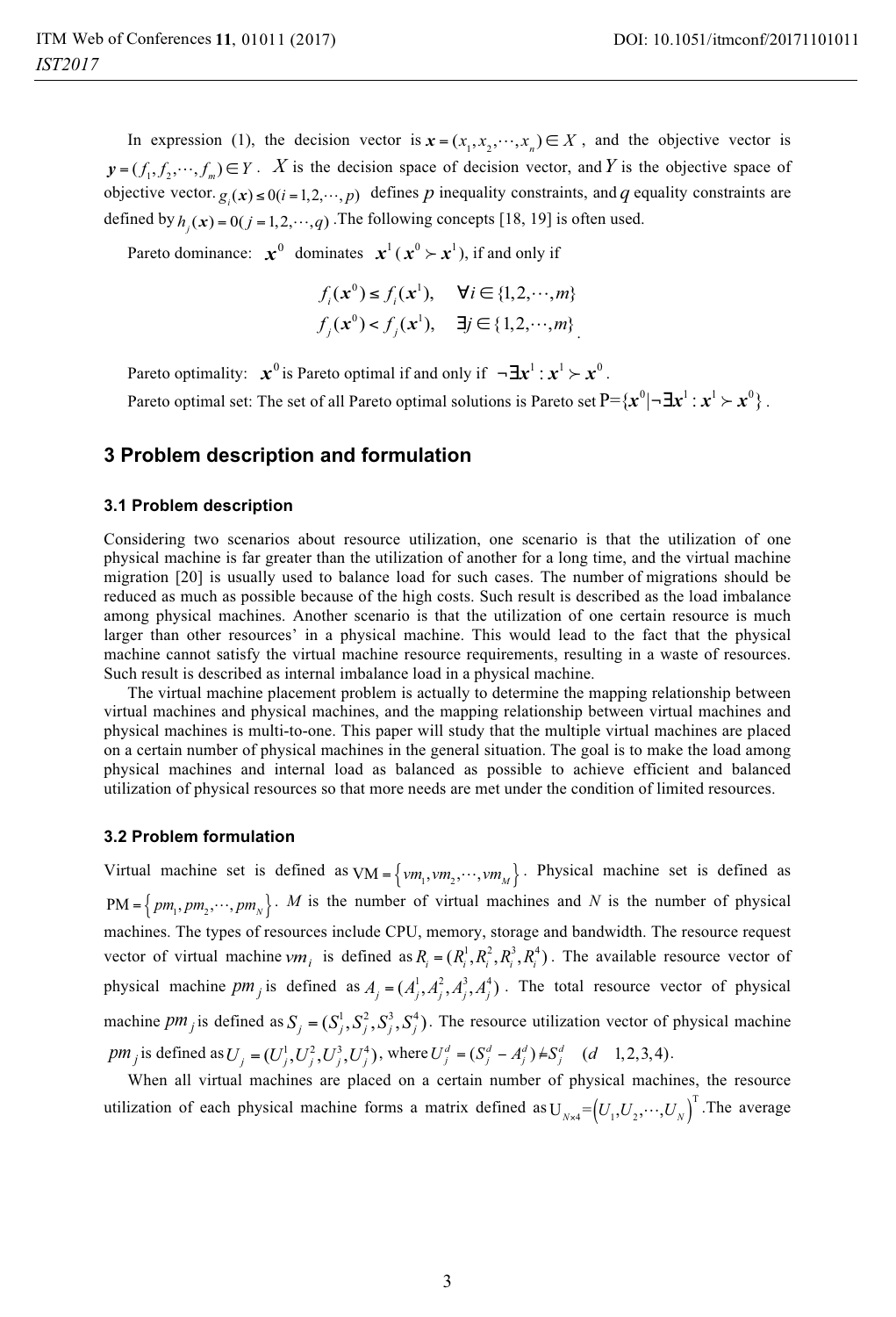utilization of each dimension is defined as the Eq. (2), and *d* represents the dimension of resource.

$$
Avg^d = \frac{1}{N} \sum_{j=1}^{N} U_j^d, \quad (d = 1, 2, 3, 4)
$$
 (2)

The average resource utilization vector of all physical machines is defined as Eq. (3).

$$
Avg = (Avg1, Avg2, Avg3, Avg4)
$$
 (3)

To measure the load balancing degree of physical machines in data center comprehensively, the load among physical machines and the internal load are considered. In order to reflect the degree of load balancing among the physical machines, the **O**uter load **B**alancing **D**egree(OBD) is defined as the average of Euclidean distance between each physical machine resource utilization vector and the average resource utilization vector of all physical machines. Details are shown in Eq. (4).

$$
OBD = \frac{1}{N} \sum_{j=1}^{N} \sqrt{\sum_{d=1}^{4} (U_j^d - Avg^d)^2}
$$
 (4)

In order to reflect the load balancing degree of different resources in the physical machine, the **I**nternal load **B**alancing **D**egree(IBD) is defined as the average value of the standard deviation of the resource utilization of each physical machine. Details are shown in Eq. (5).

$$
IBD = \frac{1}{N} \sum_{j=1}^{N} \sqrt{\frac{1}{4} \sum_{d=1}^{4} (U_j^d - \frac{1}{4} \sum_{d=1}^{4} U_j^d)^2}
$$
(5)

Based on the above analysis and parameter definition, the problem can be formulated as follows.

$$
Goals: \qquad \min OBD \text{ and } \min IBD \tag{6}
$$

Constrains:  $\forall pm_j \in PM, \sum_{i=1}^{n} R_i^d \delta_{ij} \leq A_j^d \quad (d = 1, 2, 3, 4)$  (7)  $pm_j \in PM$ ,  $\sum_{i=1} R_i^a \delta_{ij} \leq A_j^a$  (*d* =  $\forall pm_j \in PM, \sum R_i^d \delta_{ij} \leq A_j^d$  (d =

$$
\delta_{ij} = \begin{cases} 1, & \text{if } \mathit{vm}_i \text{ is placed on } pm_j \\ 0, & \text{else} \end{cases} \tag{8}
$$

$$
\forall \nu m_i \in \text{VM}_{\overline{y}} \sum_{j=1}^{N} \delta_{ij} \quad 1 \tag{9}
$$

$$
R_i^d \le A_j^d \quad (d = 1, 2, 3, 4)
$$
 (10)

Expression (6) is to optimize two objectives simultaneously. Constraint (7) and (8) indicate that for each physical machine, the total resources of virtual machines placed on the physical machine do not exceed the available resources. Constraint (8) and (9) indicate that a virtual machine will eventually be placed on a physical machine. The virtual machine can be placed on the physical machine on condition that the Constraint (10) is satisfied. For each virtual machine, a corresponding set of candidate physical machines is established, and each physical machine in the set satisfies the constraint condition (10). Once a physical machine is selected, the available resource is updated until all virtual machines are placed. A feasible solution of the problem is the mapping of all virtual machines and their corresponding physical machine.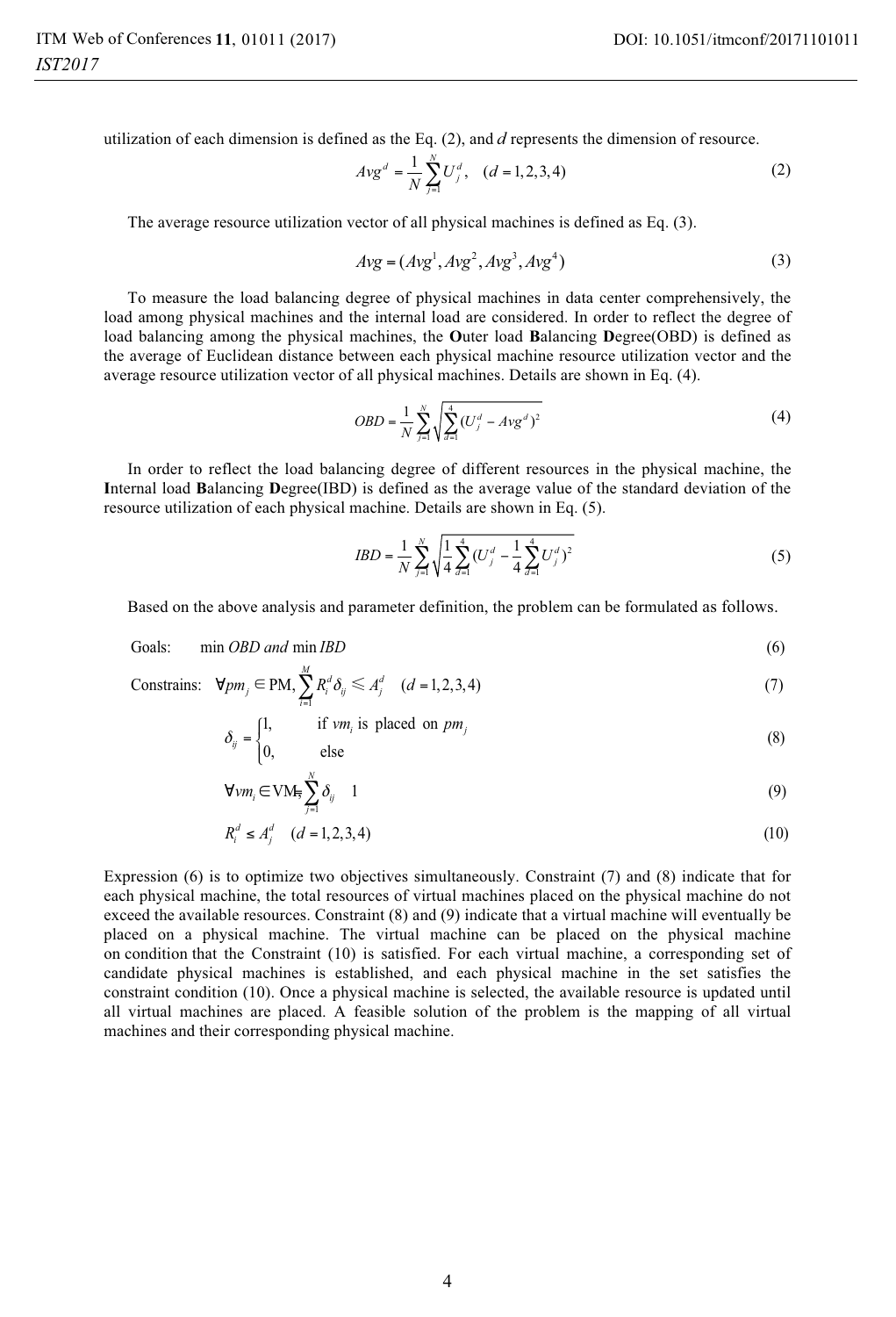### **4 Multi-objective ant colony optimization algorithm**

#### **4.1 Heuristic function and selection strategy**

In the process of virtual machine placement, the heuristic function can help the virtual machine select the appropriate physical machine. Eq. (11) defines the matching distance between the virtual machine and the physical machine, and Eq. (12) defines the heuristic function.

$$
d_{ij} = \cos < R_i, A_j > \tag{11}
$$

$$
\eta_{ij}(t) = (1 - \frac{1}{4} \sum_{a=1}^{4} U_j^d) \cdot d_{ij}
$$
\n(12)

There are two reasons about constructing the heuristic function. On the one hand, when the value of  $d_{ij}$  is greater, the proportion in all dimensions between  $R_i$  and  $A_j$  is more similar, so that can make the internal load more balanced, and the cosine of vectorial angle can eliminate the resource dimension. On the other hand, the heuristic function tends to choose the underloaded physical machine, so that can make the load among physical machines more balanced.

For virtual machine  $vm_i$ , ant *k* selects the physical machine  $pm_j$  with the probability  $p_{ij}^k$  in the set of candidate physical machines  $\text{Allowed}_i$ .  $p_{ij}^k$  is defined as Eq. (13).

$$
p_{ij}^{k}(t) = \begin{cases} \frac{\left[\tau_{ij}(t)\right]^{\alpha} \left[\eta_{ij}(t)\right]^{\beta}}{\sum_{s \in \text{allowed}_i} \left[\tau_{is}(t)\right]^{\alpha} \left[\eta_{is}(t)\right]^{\beta}}, & j \in \text{allowed}_i\\ 0, & j \notin \text{allowed}_i \end{cases}
$$
(13)

In Eq. (13), *Allowed<sub>i</sub>* is the set of candidate physical machines of virtual machine  $vm_i$ .  $\tau_{ij}(t)$  is the amount of pheromone between the virtual machine  $vm_i$  and the physical machine  $pm_j$ , and  $\tau_{ij}(0) = C$  where C is a constant.  $\eta_{ij}(t)$  is the heuristic function value between  $vm_i$  and  $pm_j$ .  $\alpha$ is the pheromone heuristic factor, and  $\beta$  is the visibility heuristic factor, which indicate the relative importance of pheromone and heuristic function respectively. The virtual machine  $vm_i$  selects the physical machine  $pm_j$  by the roulette wheel algorithm.  $r \in [0,1)$  is generated randomly, and physical machine *pm j* is selected if the cumulative probability  $\sum_{s} p_s^k(t), s \in \text{Allowed}_i$  is not less than *r*.

#### **4.2 Maintenance of Pareto optimal set and pheromone updating**

At the end of each cycle, the number of feasible solutions obtained is equal to the number of ants at most, and each feasible solution S<sub>i</sub> should be judged by the following steps to obtain a temporary Pareto optimal set. For each element in the temporary Pareto optimal set, the same method is used to maintain the global Pareto optimal set. Figure 1 is the main process for maintaining Pareto optimal set.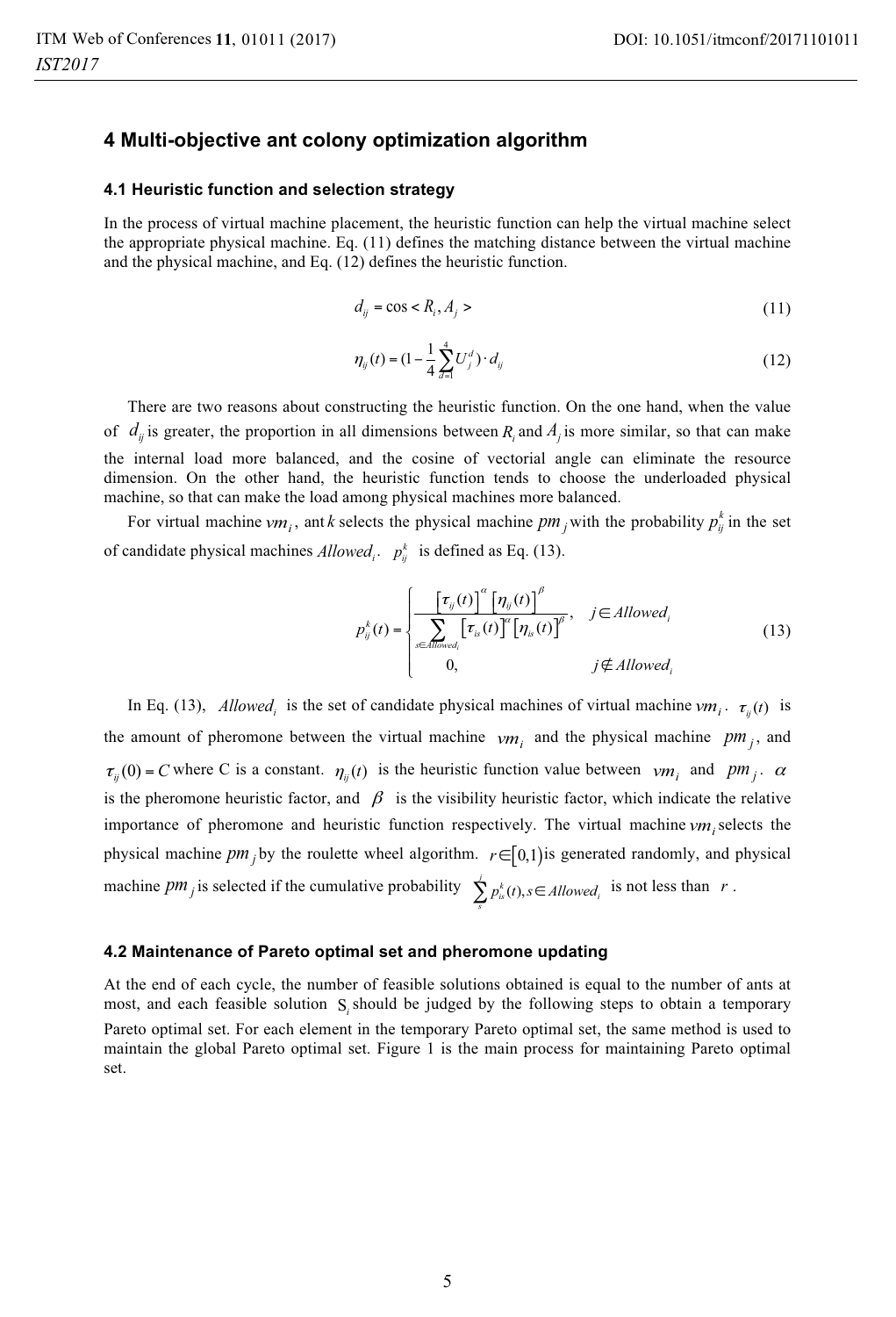| 1.<br>2. | boolean flag=false;<br>for $S_i$ in P /* P is a Pareto optimal set */ |
|----------|-----------------------------------------------------------------------|
| 3.       | <b>if</b> $S_i$ dominates $S_i$                                       |
| 4.       | Remove $S_i$ from P;                                                  |
| 5.       | <b>else if</b> $S_i$ dominates $S_i$                                  |
| 6.       | flag=true;                                                            |
| 7.       | break;                                                                |
| 8.       | end if                                                                |
| 9.       | end for                                                               |
| 10.      | if(!flag)                                                             |
| 11.      | add $S_i$ to P;                                                       |
| 12.      | end if                                                                |

**Figure 1.** The process for maintaining Pareto optimal set.

 $\Delta \tau_{ij}^k(t)$  is the increment of pheromone between  $vm_i$  and  $pm_j$  defined as the Eq. (14) which considers the two objectives IBD and OBD .

$$
\Delta \tau_{ij}^{k}(t) = \begin{cases} 1/IBD + 1/OBD, & \text{if the feasible solution is Pareto optimal} \\ 0, & \text{else} \end{cases}
$$
(14)

$$
\tau_{ij}(t+1) = (1-\rho)\tau_{ij}(t) + \sum_{k=1}^{A} \Delta \tau_{ij}^{k}(t)
$$
\n(15)

The pheromone is updated after the completion of one cycle by Eq. (15). In Eq. (15),  $\rho \in (0,1)$  is pheromone evaporation coefficient, and *A* is the total number of ants.

#### **4.3 Deterministic virtual machine placement**

For multi-objective optimization problems, the number of solutions is usually more than one. Considering the target weight is not easy to determine, this paper uses the stratified sequencing method to obtain the deterministic solution. The method is to rank all the objectives according to their importance, and then to obtain the set of optimal solutions for the most important objective, and to obtain the set of optimal solutions for the next objective on the basis of the previous set until the last objective. In the process of selecting the deterministic solution, the importance of the objective OBD is higher than that of the objective IBD, so the solution with minimum objective OBD is selected as the deterministic solution of the problem when the stratified sequencing method with two objectives is used. Figure 2 is the algorithm description. The deterministic solution is defined as S.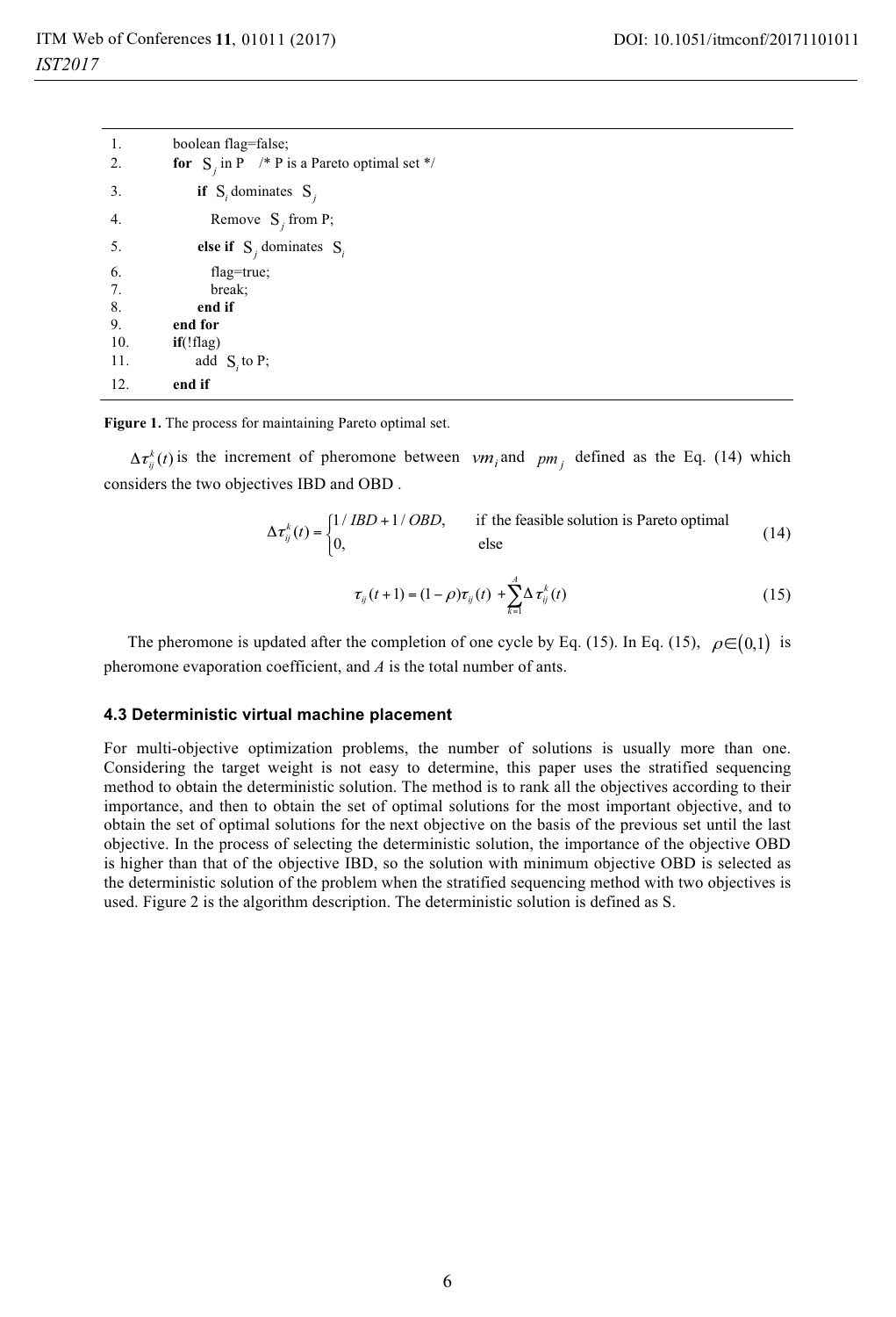|     | Input: VM, PM, $\alpha$ , $\beta$ , $\rho$ , A, G, C                    |  |  |  |  |  |
|-----|-------------------------------------------------------------------------|--|--|--|--|--|
|     | Output: S                                                               |  |  |  |  |  |
| 1.  | for $i=1$ to G                                                          |  |  |  |  |  |
| 2.  | for $i=1$ to A                                                          |  |  |  |  |  |
| 3.  | for ym in VM                                                            |  |  |  |  |  |
| 4.  | select pm according to Eq. $(13)$                                       |  |  |  |  |  |
| 5.  | update available resources of pm                                        |  |  |  |  |  |
| 6.  | maintain the set of candidate physical machines for virtual machines    |  |  |  |  |  |
| 7.  | end for                                                                 |  |  |  |  |  |
| 8.  | calculate the value of objective functions                              |  |  |  |  |  |
| 9.  | end for                                                                 |  |  |  |  |  |
| 10. | maintain global Pareto optimal set                                      |  |  |  |  |  |
| 11. | update the pheromone according to Eq. $(14)$ and Eq. $(15)$             |  |  |  |  |  |
| 12. | end for                                                                 |  |  |  |  |  |
|     | $\frac{1}{2}$ the deterministic solution <sup>*</sup> /<br>13. return S |  |  |  |  |  |

**Figure 2.** The algorithm for virtual machine placement.

VM is virtual machine set. PM is physical machine set.  $\alpha$  is pheromone heuristic factor.  $\beta$  is visibility heuristic factor,  $\rho$  is the pheromone evaporation coefficient. A is the number of ants. *G* is cycle times for algorithm. C is the amount of initial pheromone. In each cycle, the complexity of each ant selects the physical machine for the virtual machine is  $O(N)$ , and the complexity of maintaining the set of candidate physical machines is  $O(M)$ , so the complexity of generating a feasible solution is O (*M(M+N)*). Because the number of solutions in Pareto optimal set is uncertain, the complexity of maintaining the Pareto optimal set is not analyzed. The algorithm will generate the number of *G\*A* feasible solutions at most, so the complexity of generating feasible solutions is O(*GAM*(*M+N*)).

### **5 Experimental results**

To verify the effectiveness of the proposed algorithm MOACO (Multi-Objective Optimization Based on Ant Colony Optimization), it is compared with two single objective ant colony optimization algorithms which are SACO-OBD and SACO-IBD, FF(First Fit algorithm) and GS(Greedy Scheduling) under some instances. The paper use java programming language to implement all algorithms. Because of the inherent parallelism of ant colony algorithm, the parallel computing framework Fork/Join in Java7 is used to reduce the running time of the algorithm.

(1) MOACO: The algorithm is a multi-objective ant colony optimization algorithm for OBD and IBD.

- (2) SACO-OBD: The algorithm is a single objective ant colony algorithm for objective OBD, which is used to measure the optimization of MOACO for objective OBD.
- (3) SACO-IBD: The algorithm is a single objective ant colony algorithm for objective IBD, which is used to measure the optimization of MOACO for objective IBD.
- (4) GS: For each virtual machine, the physical machine with the maximum matching distance as Eq. (11) defined is selected.
- (5) FF: For each virtual machine request, the physical machine for the first time to satisfy the resource constraints as Constraint (10) defined is selected.

#### **5.1 Experiment parameters**

In this paper, the virtual machine template and the physical machine template are set up in advance as shown in Table 1 and Table 2. The physical machines and virtual machines are generated randomly by the templates. The results of five algorithms are compared in the same scale. The parameters of ant colony algorithm are set by several experiments:  $\alpha = 1$ ,  $\beta = 5$ ,  $\rho = 0.5$ ,  $A = M$ ,  $G = 50$ ,  $C=1$ .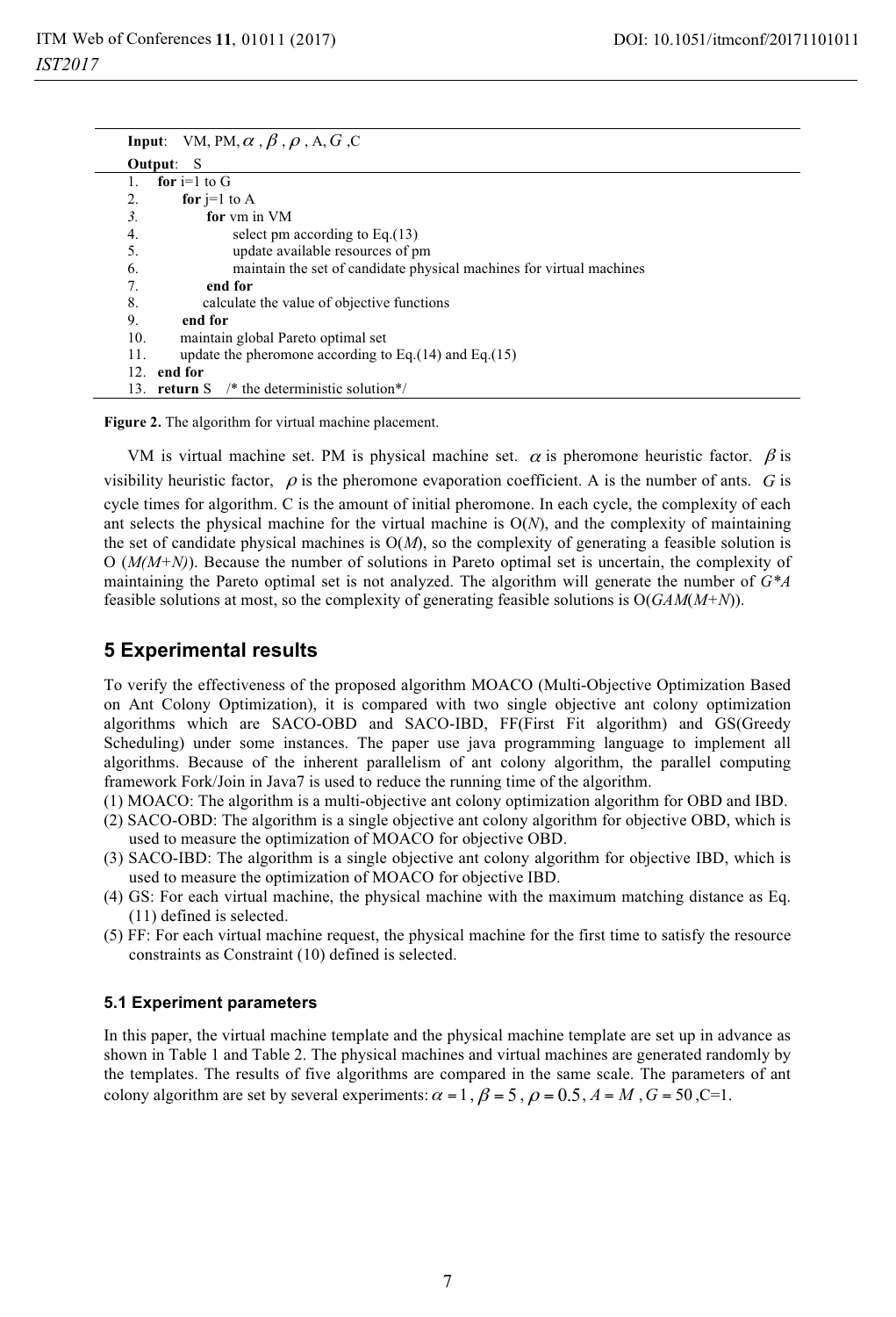| CPU/core | Memory/GB | Storage/GB | Bandwidth/Mbps |
|----------|-----------|------------|----------------|
|          |           | 100        | 100            |
|          |           | 200        | 100            |
|          |           | 200        | 100            |
|          |           | 300        | 200            |
|          |           | 100        | 100            |
|          |           | $100 \,$   | 200            |

| Table 1. Virtual machine template |  |  |  |  |  |
|-----------------------------------|--|--|--|--|--|
|-----------------------------------|--|--|--|--|--|

**Table 2.** Physical machine template

| CPU/ | Memory | Storage/ | Bandwidth/ | available | available | available  | Available      |
|------|--------|----------|------------|-----------|-----------|------------|----------------|
| core | /GB    | GВ       | Mbps       | CPU/core  | Memory/GB | Storage/GB | Bandwidth/Mbps |
|      | 16     | 750      | 750        |           |           | 500        | 550            |
|      | 16     | 1000     | 1000       |           |           | 700        | 600            |
|      |        | 1000     | 750        |           |           | 650        | 400            |
|      |        | 750      | 1000       |           |           | 450        | 600            |

### **5.2 Comparison of different algorithms**

Every test was repeated with 10 runs for each instance and the average result of MOACO is compared with other algorithms. Figure 3 shows the experimental results of two objectives in different scales.





Figure 3 indicates that SACO-OBD performs best on the objective OBD, but it performs poor compared with MOACO and SACO-IBD on the objective IBD. SACO-IBD performs best on the objective IBD, but it performs poor compared with MOACO and SACO-OBD on the objective OBD. The experimental results of GS are similar to single objective ant colony algorithms on the objective OBD and IBD respectively, and that indicates the heuristic information is helpful for load balancing. The experimental results of MOACO are obviously better than GS and FF on the objective OBD and IBD. The results show that the proposed algorithm MOACO can search and find solutions that exhibit good balance among objectives while others cannot.

### **Conclusion**

For the problem, this paper analyzes the influence of two scenarios about resource utilization on load balancing. Two objectives are proposed to measure the load balancing comprehensively as possible. A multi-objective ant colony optimization algorithm for virtual machine placement in the general situation is proposed to balance load by optimizing the proposed two objectives. The proposed algorithm is compared with two single objective ant colony optimization algorithms, first fit algorithm and greedy algorithm under some instances. The experimental results show that the algorithm can effectively optimize multiple objectives to achieve the goal of load balancing in different scales.